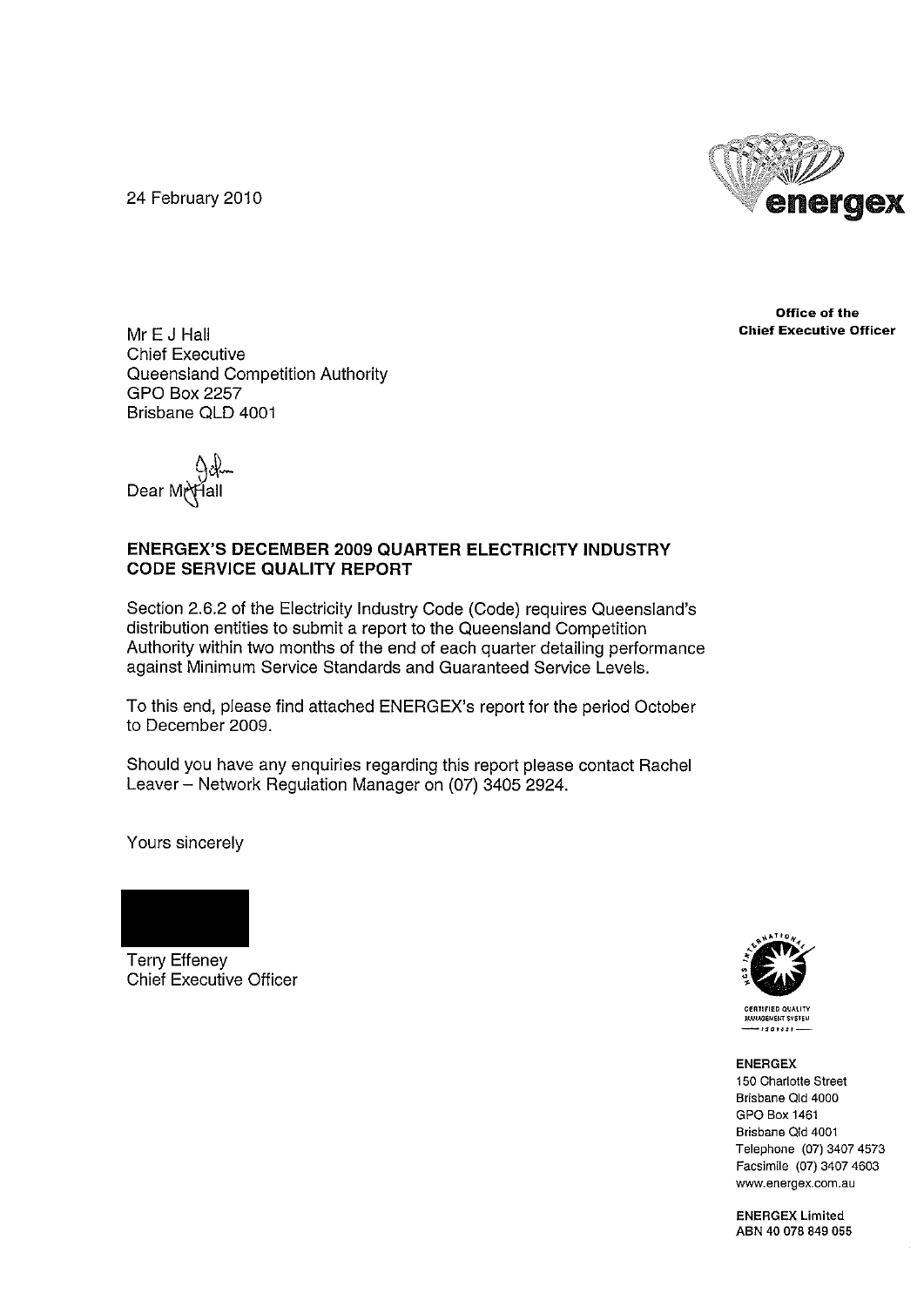# **ELECTRICITY INDUSTRY CODE QUARTERLY REPORT**

# **OCTOBER TO DECEMBER 2009**

February 2010

ENERGEX LIMITED ABN 40 078 849 055

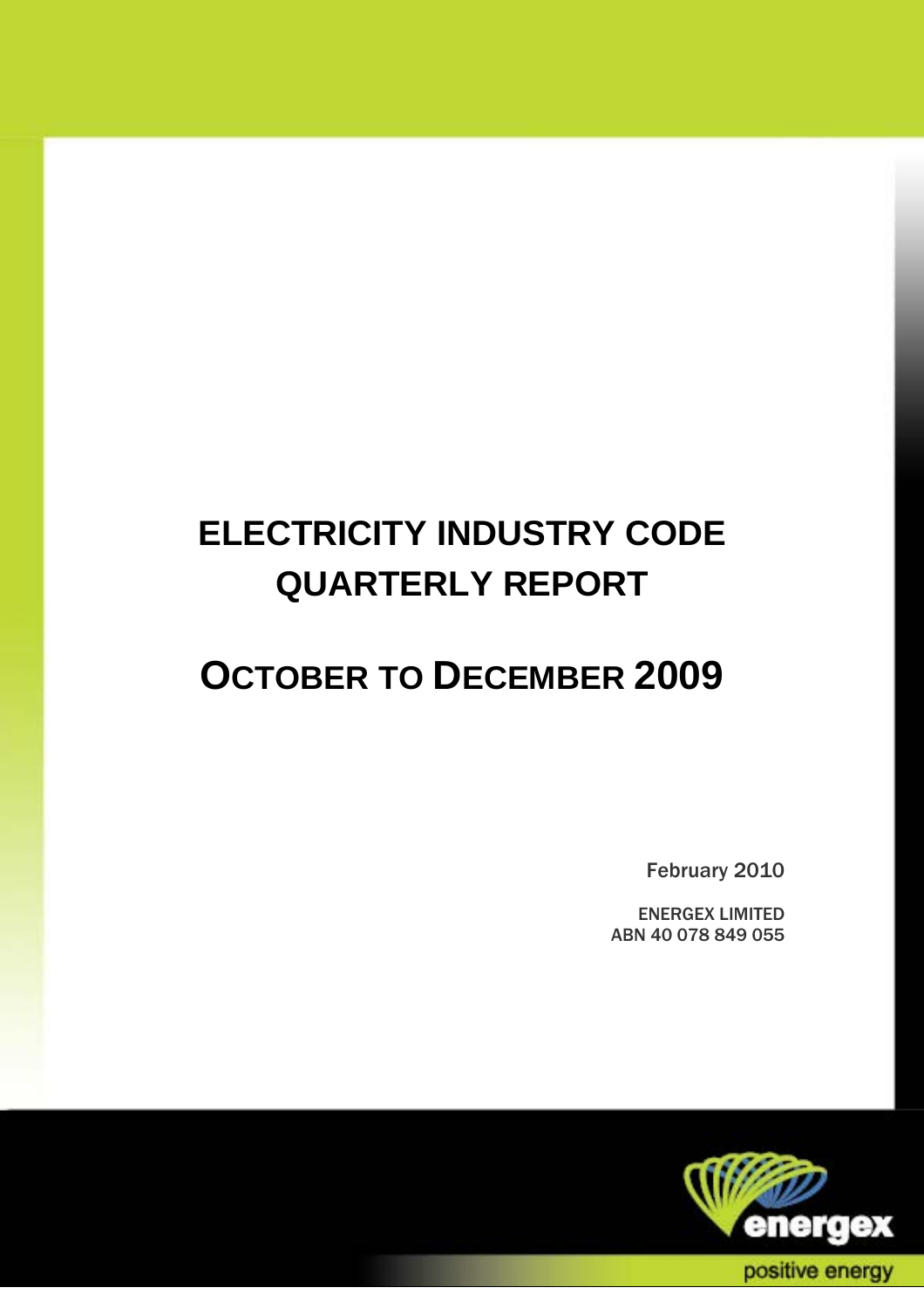

# **TABLE OF CONTENTS**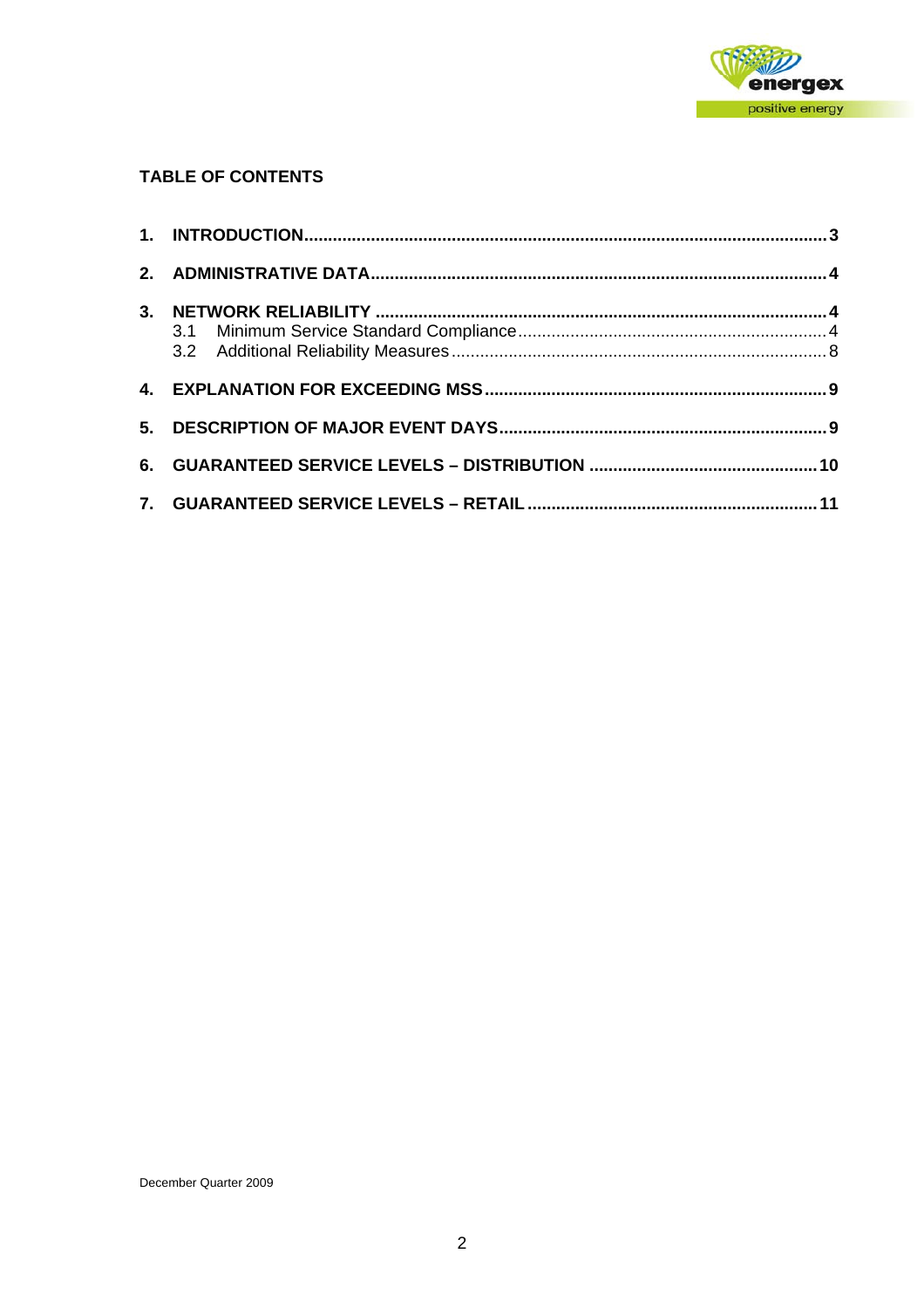

# **1. INTRODUCTION**

In response to the recommendations from the Electricity Distribution Service Delivery (EDSD – also referred to as the Somerville Report) inquiry, the Queensland Government introduced the Queensland Electricity Industry Code (Industry Code) under the *Electricity Act 1994* in January 2005.

Clause 2.6.2 of the Industry Code requires Queensland's distribution entities to submit to the Queensland Competition Authority (QCA) a report within two months of the end of each quarter detailing the following:

- i. compliance with minimum service standards outlined in clause 2.4 of the Industry Code, including:
	- (a) performance against the SAIDI and SAIFI limits, by feeder type, including those interruptions listed in clause 2.4.3 of the Industry Code;
	- (b) performance against the SAIDI and SAIFI limits, by feeder type, excluding those interruptions listed in clause 2.4.3 of the Industry Code;
	- (c) details of the interruptions excluded under clause 2.4.3, including the number of minutes and interruptions excluded by feeder type and category of exclusion;
	- (d) description of any major event days; and
	- (e) the explanation of reasons for the distribution entity exceeding (where applicable) those minimum service standards and proposals to improve performance;
- ii. compliance with the guaranteed service levels (GSLs), including:
	- (a) the number of GSL payments given by category and the amount of such rebates;
	- (b) the number of GSL payment claims by category; and
	- (c) the number of rejected GSL payment claims by category; and
- iii. any other matter reasonably notified by the QCA.

The reported information is for the period October to December 2009 and the financial year to date figures as at the end of December 2009.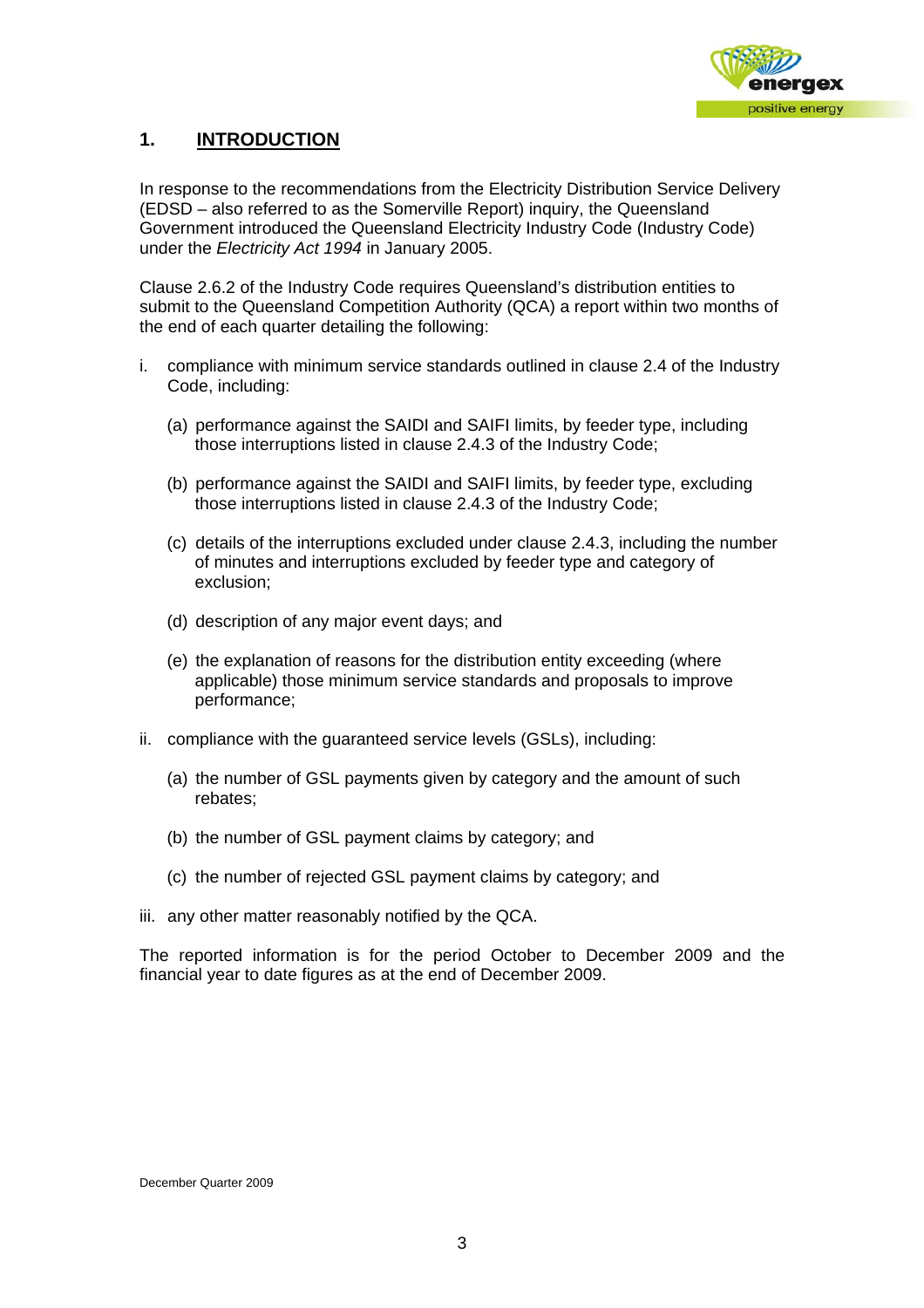

# **2. ADMINISTRATIVE DATA**

| <b>Measure</b>                               | Units | Value                  |
|----------------------------------------------|-------|------------------------|
| <b>Distribution Network Service Provider</b> | name  | <b>ENERGEX Limited</b> |
| First day of reporting period                | date  | 01-10-2009             |
| Last day of reporting period                 | date  | 31-12-2009             |

# **3. NETWORK RELIABILITY<sup>1</sup>**

# **3.1 Minimum Service Standard Compliance**

| <b>Measure</b>                                                 | December Quarter 2009 | <b>Financial year to date</b> | <b>MSS</b><br>2009-10 |
|----------------------------------------------------------------|-----------------------|-------------------------------|-----------------------|
| System Average Interruption Duration Index (SAIDI) - (minutes) |                       |                               |                       |
| Total (Including Exclusions & Major Event Days <sup>2</sup> )  | 57.176                | 83.578                        |                       |
| Central business district                                      | 0.839                 | 0.998                         |                       |
| Urban                                                          | 36.265                | 56.289                        |                       |
| Short rural                                                    | 118.549               | 163.671                       |                       |
| Long rural                                                     | na                    | na                            |                       |
| <b>Generation &amp; Transmission</b>                           | 0.713                 | 0.988                         |                       |
| Central business district                                      | 0.000                 | 0.000                         |                       |
| Urban                                                          | 0.400                 | 0.604                         |                       |
| Short rural                                                    | 1.629                 | 2.112                         |                       |
| Long rural                                                     | na                    | na                            |                       |

<sup>1</sup> Results effective as at 13 January 2010. The reliability statistics include single loss of supply events as required under the Code's definition of an interruption. Calculated reliability measures have been rounded.

This reliability statistic is an overall network number i.e. is a weighted summation of the reliability results for CBD, Urban and Short Rural components of ENERGEX's network.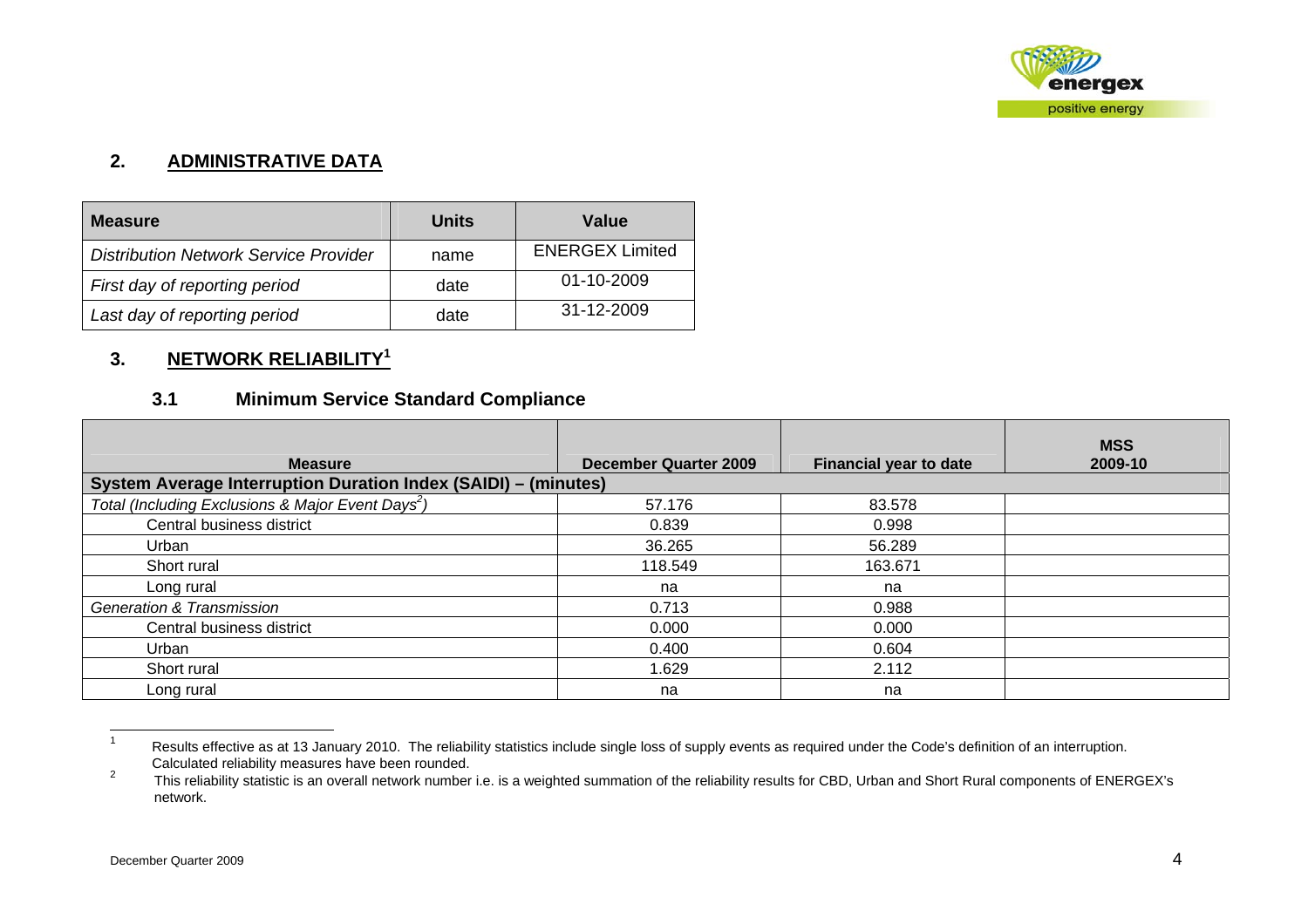

| <b>Measure</b>                            | <b>December Quarter 2009</b> | <b>Financial year to date</b> | <b>MSS</b><br>2009-10 |
|-------------------------------------------|------------------------------|-------------------------------|-----------------------|
| <b>NEMMCO</b> direction                   | 0.000                        | 0.000                         |                       |
| Central business district                 | 0.000                        | 0.000                         |                       |
| Urban                                     | 0.000                        | 0.000                         |                       |
| Short rural                               | 0.000                        | 0.000                         |                       |
| Long rural                                | na                           | na                            |                       |
| Automatic load shedding                   | 0.000                        | 0.000                         |                       |
| Central business district                 | 0.000                        | 0.000                         |                       |
| Urban                                     | 0.000                        | 0.000                         |                       |
| Short rural                               | 0.000                        | 0.000                         |                       |
| Long rural                                | na                           | na                            |                       |
| <b>Customer Caused Interruptions</b>      | 0.063                        | 0.074                         |                       |
| Central business district                 | 0.000                        | 0.000                         |                       |
| Urban                                     | 0.084                        | 0.099                         |                       |
| Short rural                               | 0.000                        | 0.005                         |                       |
| Long rural                                | na                           | na                            |                       |
| Authorised Interruption for Public Safety | 1.040                        | 1.170                         |                       |
| Central business district                 | 0.000                        | 0.000                         |                       |
| Urban                                     | 0.000                        | 0.175                         |                       |
| Short rural                               | 4.090                        | 4.090                         |                       |
| Long rural                                | na                           | na                            |                       |
| Major Event Days                          | 20.006                       | 20.006                        |                       |
| Central business district                 | 0.000                        | 0.000                         |                       |
| Urban                                     | 8.634                        | 8.634                         |                       |
| Short rural                               | 53.204                       | 53.204                        |                       |
| Long rural                                | na                           | na                            |                       |
| Total exclusions                          | 21.822                       | 22.238                        |                       |
| Central business district                 | 0.000                        | 0.000                         |                       |
| Urban                                     | 9.119                        | 9.511                         |                       |
| Short rural                               | 58.923                       | 59.410                        |                       |
| Long rural                                | na                           | na                            |                       |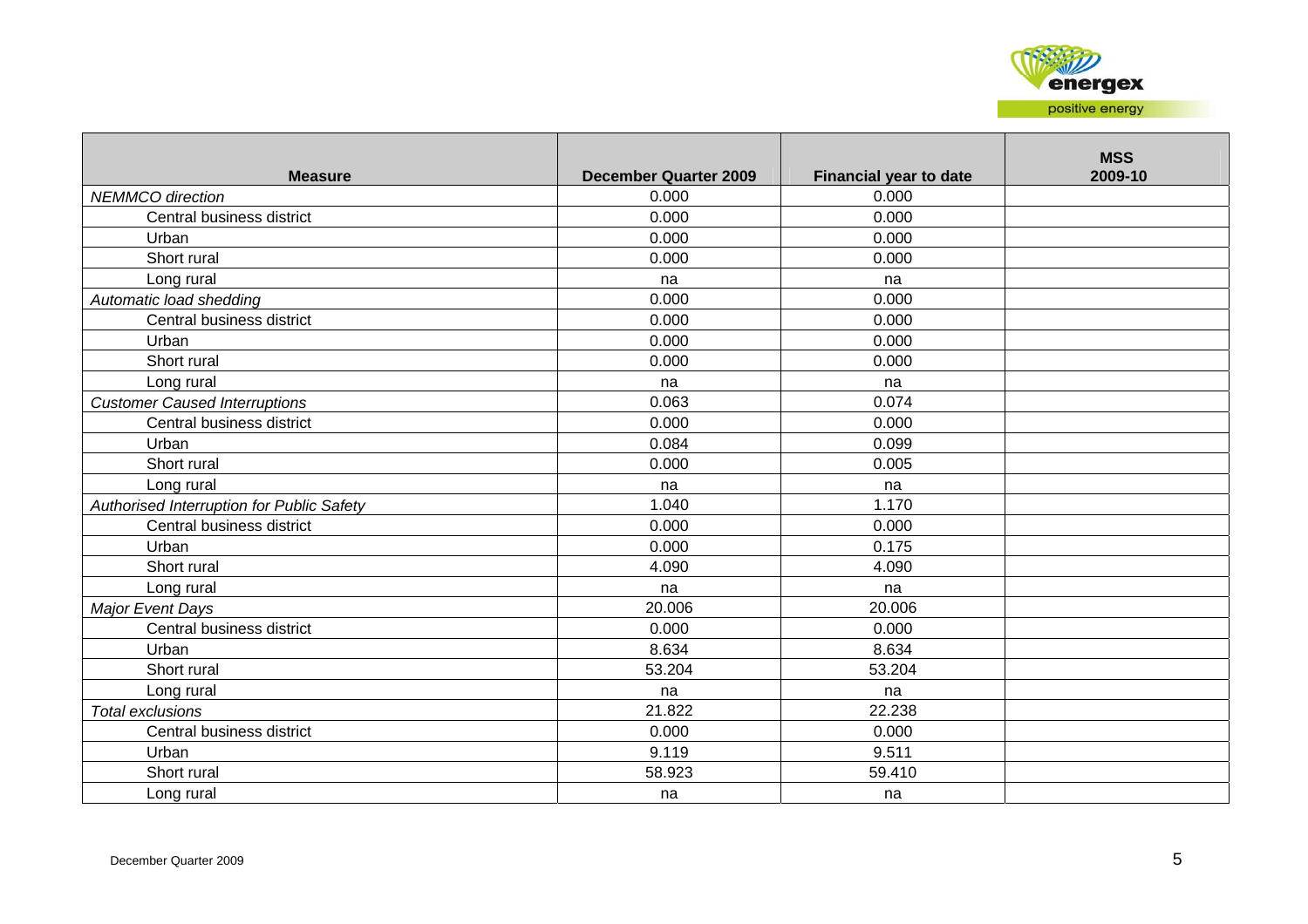

|                                                                                 |                              |                               | <b>MSS</b> |
|---------------------------------------------------------------------------------|------------------------------|-------------------------------|------------|
| <b>Measure</b>                                                                  | <b>December Quarter 2009</b> | <b>Financial year to date</b> | 2009-10    |
| <b>Distribution system</b>                                                      | 35.354                       | 61.340                        |            |
| Central business district                                                       | 0.839                        | 0.998                         | 20         |
| Urban                                                                           | 27.146                       | 46.777                        | 110        |
| Short rural                                                                     | 59.626                       | 104.261                       | 220        |
| Long rural                                                                      | na                           | na                            |            |
| System Average Interruption Frequency Index (SAIFI) - (number of interruptions) |                              |                               |            |
| Total (Including Exclusions & Major Event Days <sup>3</sup> )                   | 0.612                        | 0.952                         |            |
| Central business district                                                       | 0.068                        | 0.081                         |            |
| Urban                                                                           | 0.458                        | 0.734                         |            |
| Short rural                                                                     | 1.068                        | 1.594                         |            |
| Long rural                                                                      | na                           | na                            |            |
| <b>Generation &amp; Transmission</b>                                            | 0.038                        | 0.052                         |            |
| Central business district                                                       | 0.000                        | 0.000                         |            |
| Urban                                                                           | 0.026                        | 0.038                         |            |
| Short rural                                                                     | 0.075                        | 0.095                         |            |
| Long rural                                                                      | na                           | na                            |            |
| <b>NEMMCO</b> direction                                                         | 0.000                        | 0.000                         |            |
| Central business district                                                       | 0.000                        | 0.000                         |            |
| Urban                                                                           | 0.000                        | 0.000                         |            |
| Short rural                                                                     | 0.000                        | 0.000                         |            |
| Long rural                                                                      | na                           | na                            |            |
| Automatic load shedding                                                         | 0.000                        | 0.000                         |            |
| Central business district                                                       | 0.000                        | 0.000                         |            |
| Urban                                                                           | 0.000                        | 0.000                         |            |
| Short rural                                                                     | 0.000                        | 0.000                         |            |
| Long rural                                                                      | na                           | na                            |            |

<sup>3</sup> This reliability statistic is an overall network number i.e. is a weighted summation of the reliability results for CBD, Urban and Short Rural components of ENERGEX's network.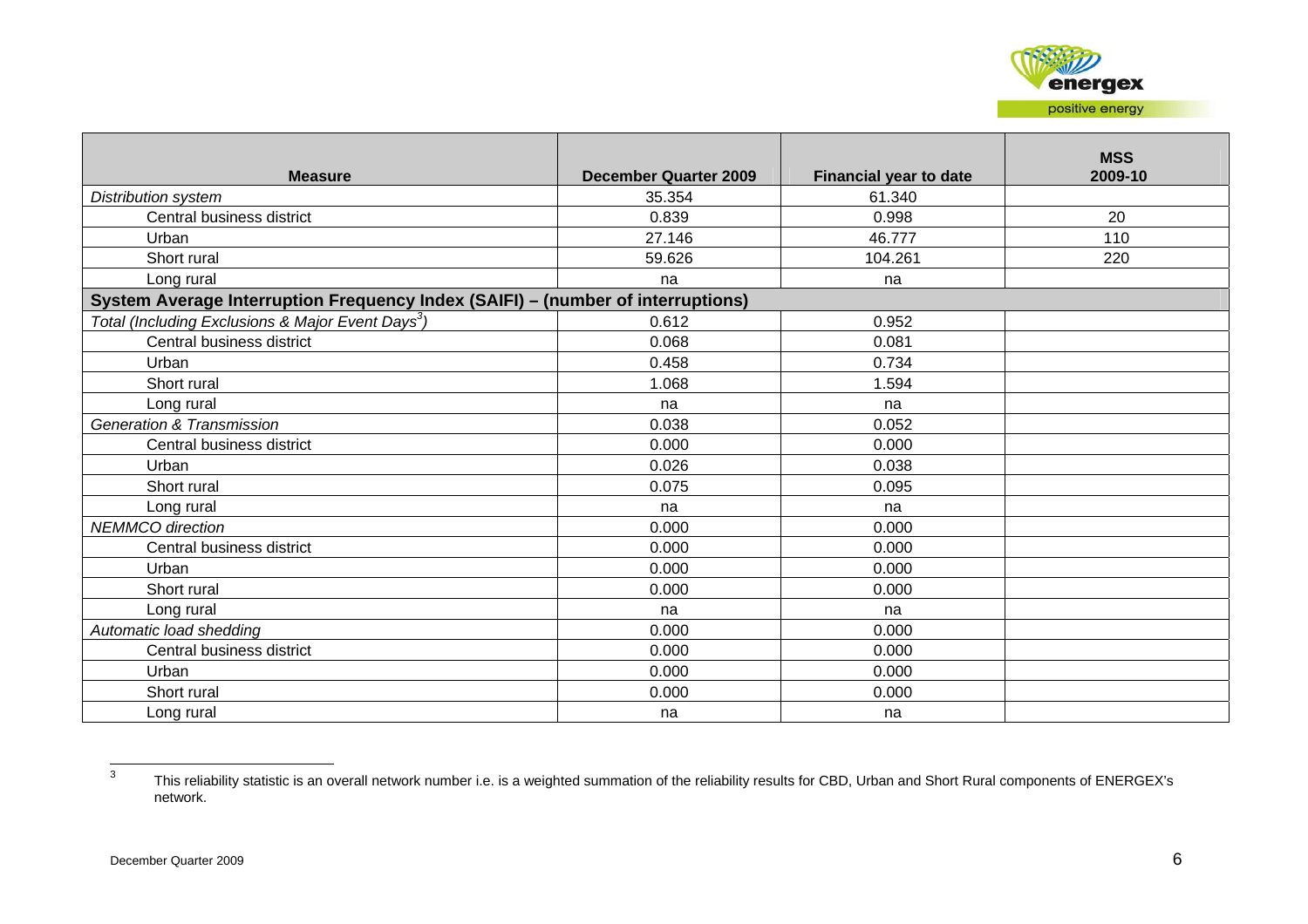| <b>Measure</b>                                   | <b>December Quarter 2009</b> | <b>Financial year to date</b> | <b>MSS</b><br>2009-10 |
|--------------------------------------------------|------------------------------|-------------------------------|-----------------------|
| <b>Customer Caused Interruptions</b>             | 0.001                        | 0.001                         |                       |
| Central business district                        | 0.000                        | 0.000                         |                       |
| Urban                                            | 0.001                        | 0.002                         |                       |
| Short rural                                      | 0.000                        | 0.000                         |                       |
| Long rural                                       | na                           | na                            |                       |
| <b>Authorised Interruption for Public Safety</b> | 0.003                        | 0.006                         |                       |
| Central business district                        | 0.000                        | 0.000                         |                       |
| Urban                                            | 0.000                        | 0.004                         |                       |
| Short rural                                      | 0.012                        | 0.012                         |                       |
| Long rural                                       | na                           | na                            |                       |
| Major Event Days                                 | 0.106                        | 0.106                         |                       |
| Central business district                        | 0.000                        | 0.000                         |                       |
| Urban                                            | 0.054                        | 0.054                         |                       |
| Short rural                                      | 0.256                        | 0.256                         |                       |
| Long rural                                       | na                           | na                            |                       |
| Total exclusions                                 | 0.148                        | 0.165                         |                       |
| Central business district                        | 0.000                        | 0.000                         |                       |
| Urban                                            | 0.082                        | 0.097                         |                       |
| Short rural                                      | 0.342                        | 0.362                         |                       |
| Long rural                                       | na                           | na                            |                       |
| Distribution system                              | 0.464                        | 0.787                         |                       |
| Central business district                        | 0.068                        | 0.081                         | 0.33                  |
| Urban                                            | 0.376                        | 0.637                         | 1.32                  |
| Short rural                                      | 0.726                        | 1.232                         | 2.50                  |
| Long rural                                       | na                           | na                            |                       |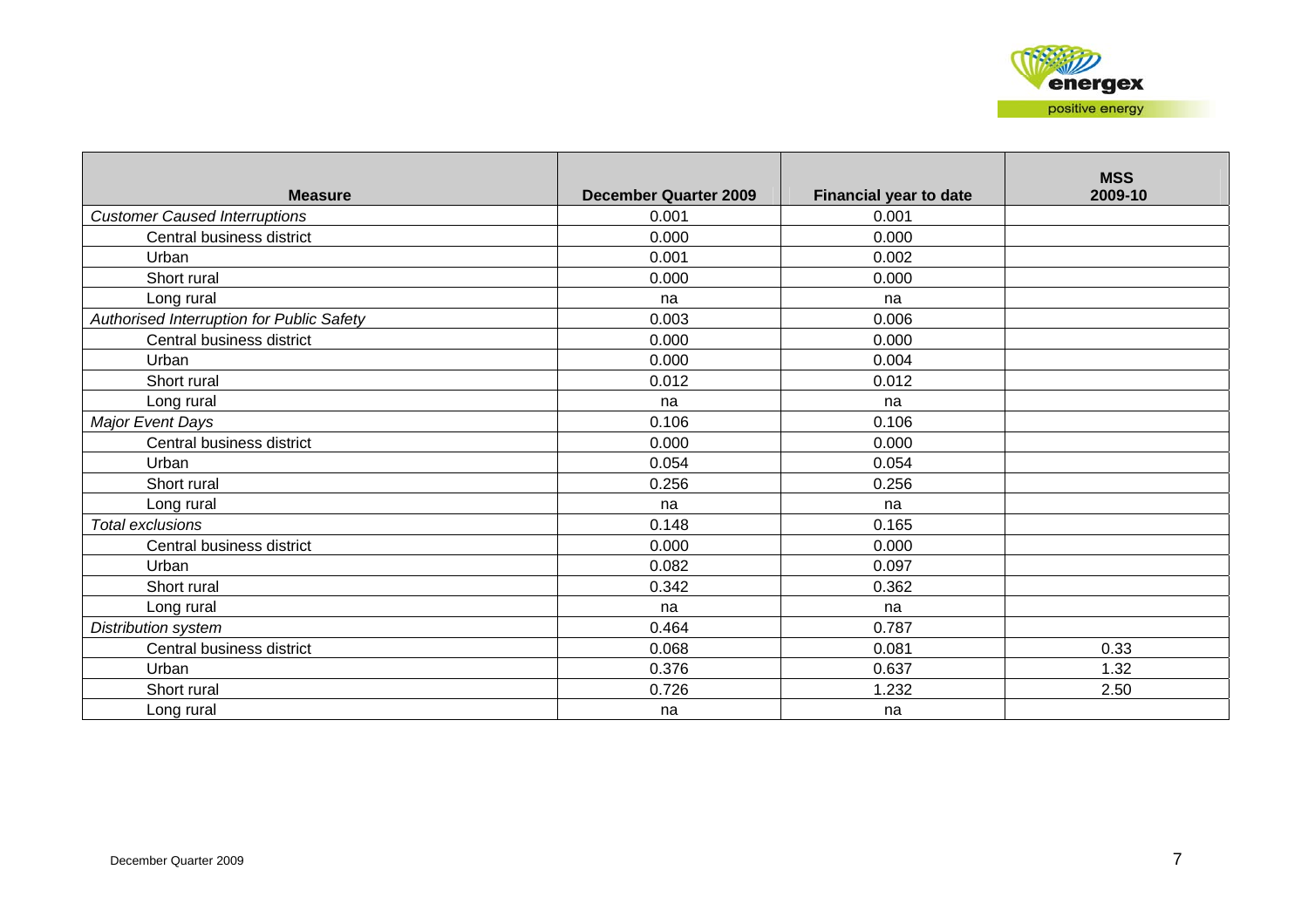

# **3.2 Additional Reliability Measures**

|                                      |              |                                                            | December 2009 Quarter                 | <b>Year to Date</b>                    |                                       |  |
|--------------------------------------|--------------|------------------------------------------------------------|---------------------------------------|----------------------------------------|---------------------------------------|--|
| <b>Measure</b>                       | <b>Units</b> | <b>Value</b>                                               | <b>Value</b>                          | <b>Value</b>                           | <b>Value</b>                          |  |
|                                      |              | (before removal of<br>excluded events)                     | (after removal of<br>excluded events) | (before removal of<br>excluded events) | (after removal of<br>excluded events) |  |
|                                      |              | <b>System Average Interruption Duration Index (SAIDI)</b>  |                                       |                                        |                                       |  |
| <b>Planned Distribution system</b>   | minutes      | 7.761                                                      | 7.467                                 | 17.270                                 | 16.975                                |  |
| <b>CBD</b>                           | minutes      | 0.000                                                      | 0.000                                 | 0.000                                  | 0.000                                 |  |
| Urban                                | minutes      | 5.374                                                      | 5.123                                 | 12.162                                 | 11.912                                |  |
| <b>Short Rural</b>                   | minutes      | 14.784                                                     | 14.360                                | 32.252                                 | 31.827                                |  |
| <b>Unplanned Distribution system</b> | minutes      | 49.415                                                     | 27.887                                | 66.309                                 | 44.365                                |  |
| <b>CBD</b>                           | minutes      | 0.839                                                      | 0.839                                 | 0.998                                  | 0.998                                 |  |
| Urban                                | minutes      | 30.891                                                     | 22.022                                | 44.127                                 | 34.866                                |  |
| <b>Short Rural</b>                   | minutes      | 103.764                                                    | 45.266                                | 131.419                                | 72.433                                |  |
|                                      |              | <b>System Average Interruption Frequency Index (SAIFI)</b> |                                       |                                        |                                       |  |
| <b>Planned Distribution system</b>   | number       | 0.030                                                      | 0.029                                 | 0.064                                  | 0.063                                 |  |
| <b>CBD</b>                           | number       | 0.000                                                      | 0.000                                 | 0.000                                  | 0.000                                 |  |
| Urban                                | number       | 0.021                                                      | 0.020                                 | 0.046                                  | 0.045                                 |  |
| <b>Short Rural</b>                   | number       | 0.055                                                      | 0.053                                 | 0.118                                  | 0.116                                 |  |
| <b>Unplanned Distribution system</b> | number       | 0.582                                                      | 0.435                                 | 0.888                                  | 0.724                                 |  |
| <b>CBD</b>                           | number       | 0.068                                                      | 0.068                                 | 0.081                                  | 0.081                                 |  |
| Urban                                | number       | 0.436                                                      | 0.355                                 | 0.688                                  | 0.592                                 |  |
| <b>Short Rural</b>                   | number       | 1.013                                                      | 0.673                                 | 1.477                                  | 1.116                                 |  |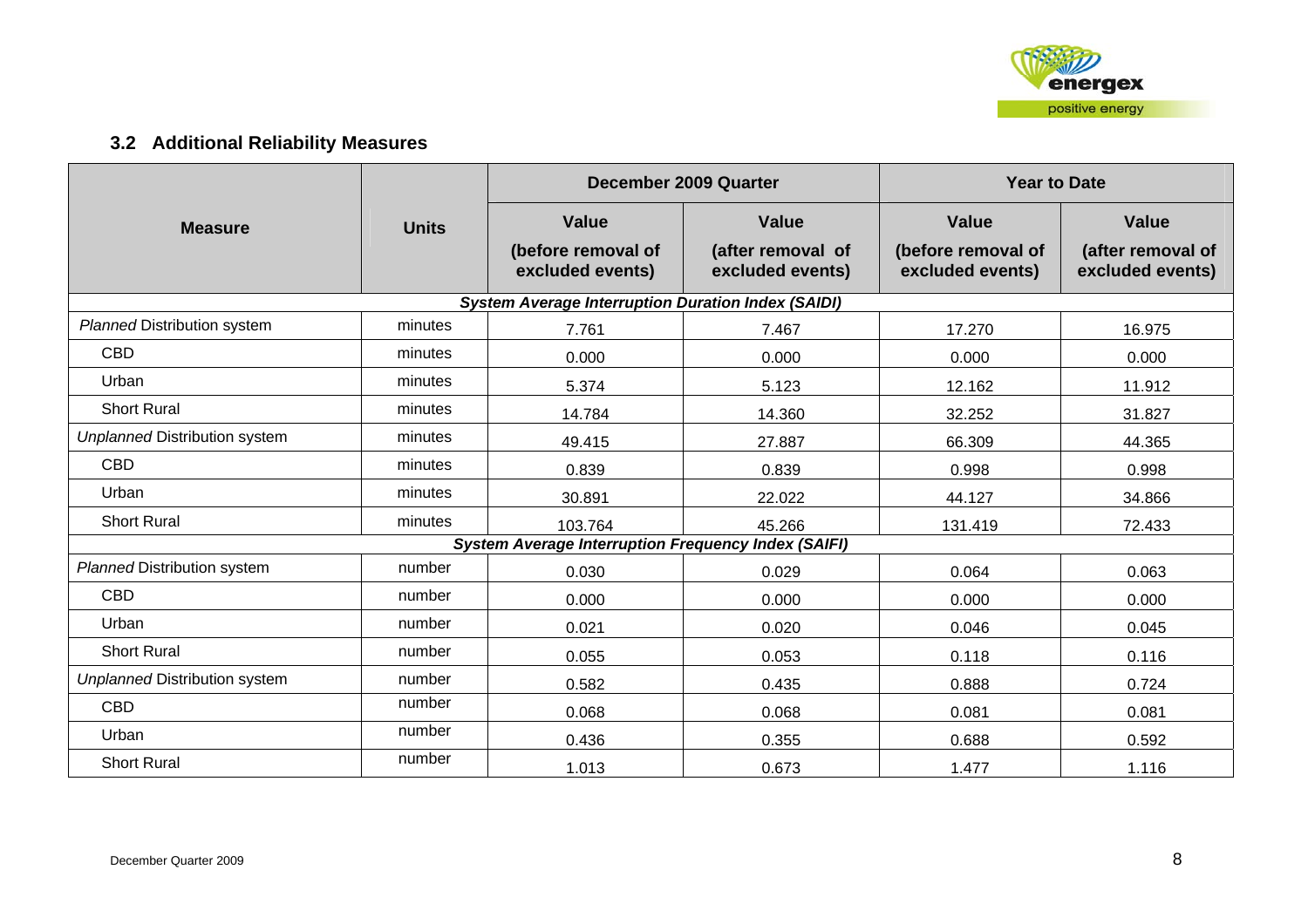

#### **4. EXPLANATION FOR EXCEEDING MSS**

| <b>Explanation</b> | <b>Exceeded MSS</b> |  |
|--------------------|---------------------|--|
| Not applicable     |                     |  |

## **5. DESCRIPTION OF MAJOR EVENT DAYS**

| <b>Description of Events</b> | <b>Date</b>      |
|------------------------------|------------------|
| Severe Storms Struck ENERGEX | 13 October 2009  |
| Severe Storms Struck ENERGEX | 29 November 2009 |
| Severe Storms Struck ENERGEX | 22 December 2009 |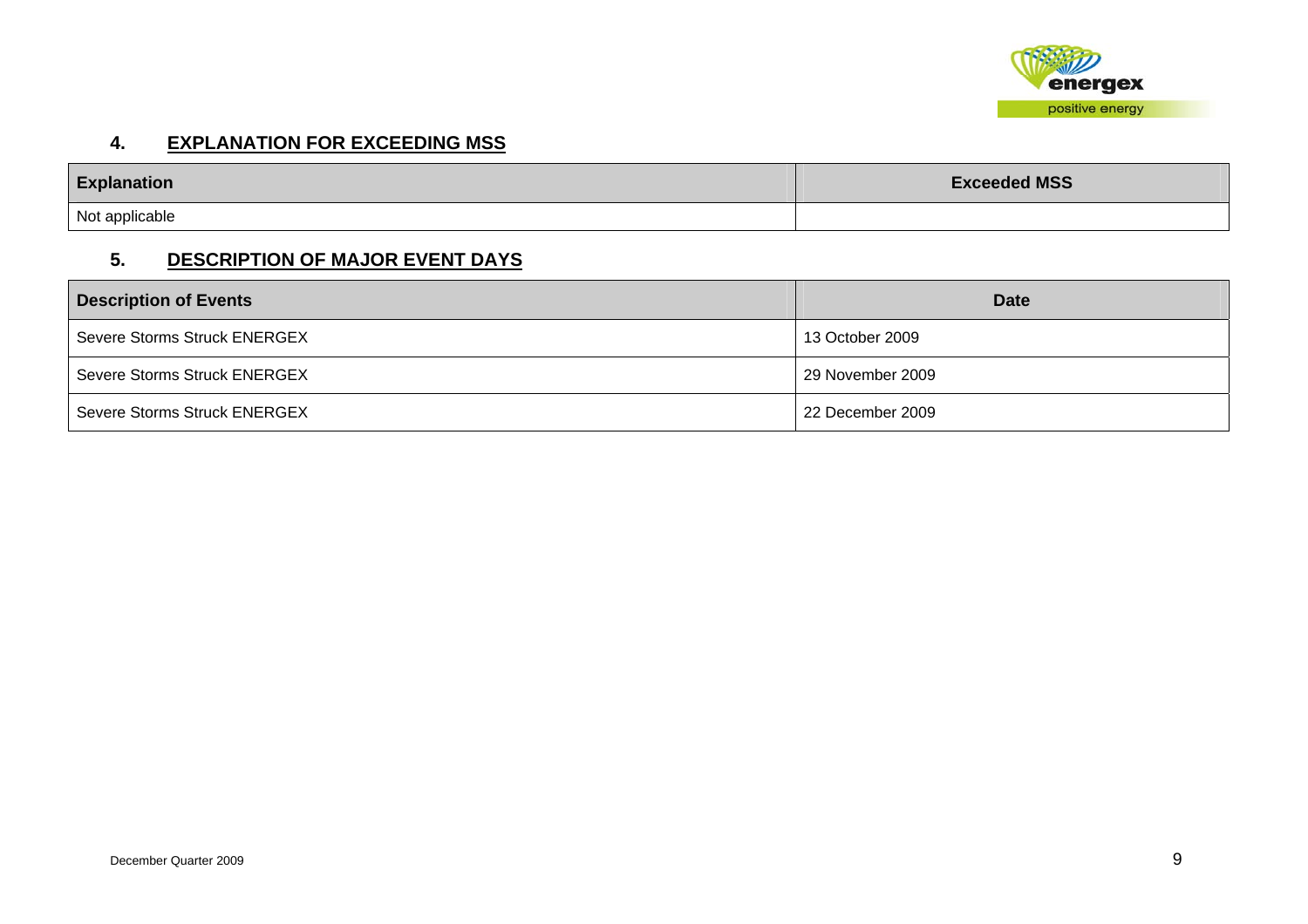

#### **6. GUARANTEED SERVICE LEVELS – DISTRIBUTION**

| <b>GSL Description</b>            | <b>No. of Claims</b><br>Paid for | Total \$'s<br>Paid for | <b>No of Claims</b><br><b>Rejected</b> | <b>Cumulative No. of</b><br><b>Claims for financial</b> | <b>Cumulative \$'s</b><br><b>Paid for financial</b> | <b>Cumulative No of</b><br><b>Claims Rejected</b> |
|-----------------------------------|----------------------------------|------------------------|----------------------------------------|---------------------------------------------------------|-----------------------------------------------------|---------------------------------------------------|
|                                   | <b>Period</b>                    | <b>Period</b>          | for Period                             | <b>YTD</b>                                              | <b>YTD</b>                                          | for financial YTD                                 |
| <b>Non notification Planned</b>   |                                  |                        |                                        |                                                         |                                                     |                                                   |
| <b>Interruption - Business</b>    | 0                                | $\mathbf 0$            |                                        |                                                         | 50                                                  |                                                   |
| $(GSL = $50)$                     |                                  |                        |                                        |                                                         |                                                     |                                                   |
| <b>Non notification Planned</b>   |                                  |                        |                                        |                                                         |                                                     |                                                   |
| Interruption -                    | $\overline{2}$                   | 40                     | 3                                      | 17                                                      | 340                                                 | 16                                                |
| <b>Residential</b>                |                                  |                        |                                        |                                                         |                                                     |                                                   |
| $(GSL = $20)$                     |                                  |                        |                                        |                                                         |                                                     |                                                   |
| New Connection -                  |                                  |                        |                                        |                                                         |                                                     |                                                   |
| <b>Failure to Complete</b>        | 21                               | 2,760                  | 0                                      | 63                                                      | 11,880                                              | 0                                                 |
| $(GSL = $40/day$ late)            |                                  |                        |                                        |                                                         |                                                     |                                                   |
| <b>Wrongful Disconnection</b>     | 57                               | 5,700                  |                                        | 81                                                      | 8,100                                               |                                                   |
| $(GSL = $100)$                    |                                  |                        |                                        |                                                         |                                                     |                                                   |
| <b>Failure to Reconnect</b>       | 66                               | 5,040                  |                                        | 134                                                     | 9,720                                               |                                                   |
| $(GSL = $40/day$ late)            |                                  |                        |                                        |                                                         |                                                     |                                                   |
| Hot Water Complaint -             |                                  |                        |                                        |                                                         |                                                     |                                                   |
| <b>Failure to attend</b>          | 0                                | $\mathbf 0$            | 0                                      | 0                                                       | $\mathbf 0$                                         | $\mathbf 0$                                       |
| $(GSL = $40/day$ late)            |                                  |                        |                                        |                                                         |                                                     |                                                   |
| <b>Missed Scheduled</b>           |                                  |                        |                                        |                                                         |                                                     |                                                   |
| <b>Appointment</b>                | 3                                | 120                    | $\pmb{0}$                              | 5                                                       | 200                                                 | 0                                                 |
| $(GSL = $40)$                     |                                  |                        |                                        |                                                         |                                                     |                                                   |
| <b>Reliability - interruption</b> |                                  |                        |                                        |                                                         |                                                     |                                                   |
| duration                          | $\overline{2}$                   | 160                    |                                        | $\overline{2}$                                          | 160                                                 | 5                                                 |
| $(GSL = $80)$                     |                                  |                        |                                        |                                                         |                                                     |                                                   |
| <b>Reliability - interruption</b> |                                  |                        |                                        |                                                         |                                                     |                                                   |
| frequency                         | $\Omega$                         | 0                      | 0                                      | 0                                                       | $\mathbf 0$                                         | $\overline{2}$                                    |
| $(GSL = $80)$                     |                                  |                        |                                        |                                                         |                                                     |                                                   |
| Total:                            | 151                              | 13,820                 | $\overline{7}$                         | 303                                                     | 30,450                                              | 26                                                |